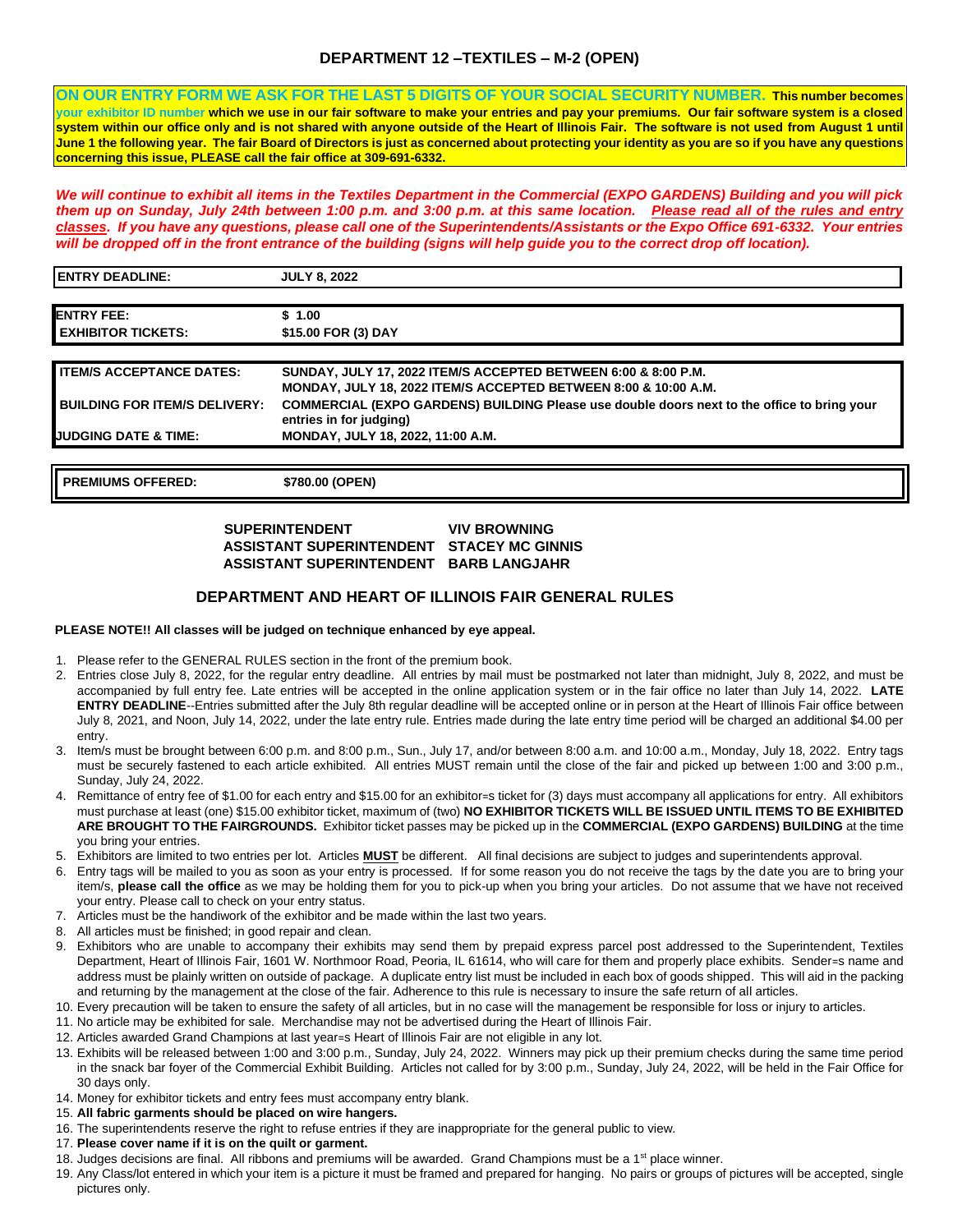| <b>CLASS A - QUILTING and MACHINE EMBROIDERY</b> |                                                                                                                                                             |         |        |  |  |  |  |  |
|--------------------------------------------------|-------------------------------------------------------------------------------------------------------------------------------------------------------------|---------|--------|--|--|--|--|--|
| <b>PREMIUM AWARDS</b>                            |                                                                                                                                                             |         |        |  |  |  |  |  |
|                                                  | 1st                                                                                                                                                         | 2nd     | 3rd    |  |  |  |  |  |
|                                                  | \$20.00                                                                                                                                                     | \$12.00 | \$7.00 |  |  |  |  |  |
| Lot                                              |                                                                                                                                                             |         |        |  |  |  |  |  |
| 1 <sub>1</sub>                                   | Bed Sized Quilt, hand or machine quilted. Any technique.                                                                                                    |         |        |  |  |  |  |  |
| 2.                                               | Art Quilt, Any size – an art form that uses both modern & traditional quilting techniques to create art objects. Practitioners of quilt art create it based |         |        |  |  |  |  |  |
|                                                  | imagination and ideas rather than following a prepared pattern. Surface stitching and embellishment may be added.                                           |         |        |  |  |  |  |  |
| 3.                                               | Baby Quilt – maximum size 50" x 65", any technique using a baby/child themed fabric and/or design.                                                          |         |        |  |  |  |  |  |
| 4.                                               | Throw/Lap Quilt – maximum size 55"x75", any technique, (not baby fabric or theme)                                                                           |         |        |  |  |  |  |  |
| 5.                                               | Wall Hanging – maximum size 54"x54", any technique, no rod, must be quilted                                                                                 |         |        |  |  |  |  |  |
| 6.                                               | Miniature quilt maximum size 24"x24", any technique. A miniature is a scaled down version of a larger quilt. All elements (blocks, boarders, sashing,       |         |        |  |  |  |  |  |
|                                                  | etc.) must be reduced in size and proportion to match the size of the quilt.                                                                                |         |        |  |  |  |  |  |
| 7.                                               | Miscellaneous Quilted or Embroidered Item – garment, wearable, household, home décor or accessory item. Must be quilted. (No bed quilts, throw              |         |        |  |  |  |  |  |
|                                                  | or baby quilts, no wall hangings, miniature or art quilts. No items that fit into any other lot.)                                                           |         |        |  |  |  |  |  |
|                                                  | $\bullet\,\,$ GRAND CHAMPION RIBBON & A \$25.00 GIFT CARD FROM PEDDLER'S WAY QUILT COMPANY WILL BE AWARDED TO ONE OF THE                                    |         |        |  |  |  |  |  |
|                                                  | <b>FIRST PLACE WINNERS IN CLASS A</b>                                                                                                                       |         |        |  |  |  |  |  |
|                                                  |                                                                                                                                                             |         |        |  |  |  |  |  |
|                                                  | ❤❤ FIRST PLACE IN ALL OTHER LOTS WILL RECEIVE A \$15.00 GIFT CARD FROM PEDDLER'S WAY QUILT COMPANY                                                          |         |        |  |  |  |  |  |
|                                                  |                                                                                                                                                             |         |        |  |  |  |  |  |
|                                                  | ❤❤❤ VIEWER'S CHOICE WILL IN THIS CLASS WILL RECEIVE A \$50.00 GIFT CARD FROM PEDDLER'S WAY QUILT COMPANY                                                    |         |        |  |  |  |  |  |
|                                                  |                                                                                                                                                             |         |        |  |  |  |  |  |

PEDDLER'S WAY QUILT COMPANY, 127 PEDDLERS WAY, WASHINGTON, IL 61571 (309) 444-7667



# THANK YOU

### **CLASS B – HAND NEEDLEWORK**

#### **PREMIUM AWARDS**

| 1st     | 2nd     | 3rd    |  |
|---------|---------|--------|--|
| \$20.00 | \$12.00 | \$7.00 |  |

#### **Lot**

**Lot** 

1. Counted Cross Stitch and Specialty Counted Thread

2. Needlepoint on Canvas<br>3. Hand Embroidery - (Cre

- Hand Embroidery (Crewel, surface stitching, stamped design & stamped cross stitch)
- 4. Any technique that does not fit into above lots. (i.e. hardanger, blackwork, petit point, shadow work, huck weaving, candlewick, cutwork, stump work, hand smocking)

#### **GRAND CHAMPION OVER ALL IN THIS CLASS WILL RECEIVE A GRAND CHAMPION RIBBON**

#### **CLASS C – KNITTING**

|         | <b>PREMIUM AWARDS</b> |        |  |
|---------|-----------------------|--------|--|
| 1st     | 2nd                   | 3rd    |  |
| \$20.00 | \$12.00               | \$7.00 |  |



1. Knitted Afghans/Throws

2. Knitted Adult or Children's Wearable

3. Miscellaneous Knitted item that does not fit into the above lots.

 **GRAND CHAMPION OVER ALL IN THIS CLASS WILL RECEIVE A GRAND CHAMPION RIBBON**